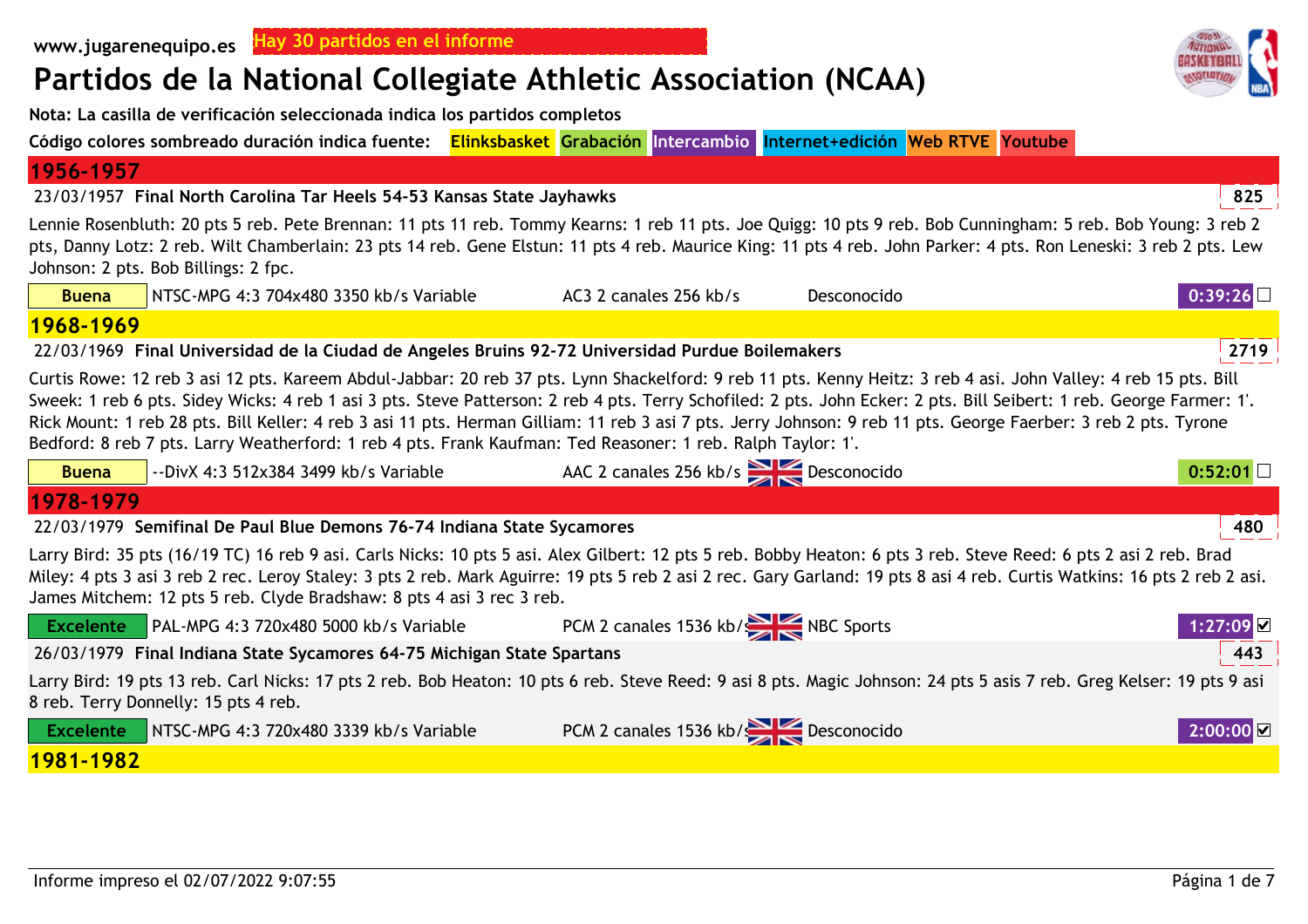## 09/01/1982 **<sup>478</sup>Liga Regular North Carolina State Wolfpack 65-60 Virginia Cavaliers**

Michael Jordan 16 pts 7 reb 2 asi. Sam Perkins: 12 pts 8 reb. James Worthy: 17 pts 9 reb. Matt Doherty: 8 pts 8 reb. Jimmy Black. Jim Braddock. Chris Brust. Buzz Peterson. Jeb Barlow. Ralph Sampson: 30 pts 19 reb. Othell Wilson. Craig Robinson. Jeff Jones. Jim Miller. Tim Mullen. Ricky Stokes. Kenton Edelin. Kenny Johnson.

|                                                                                                                                                                                                                                                                                                                                                                                                                                                                                                                                                                                       | Muy buena NTSC-MPG 4:3 704x480 9558 kb/s Variable                                                                                                                                                                                                                                                                                                                                                                                                                                                                                                                                               |                                                                                                                            | AC3 2 canales 256 kb/s $\sum$ College Sports Television | 1:57:53                  |
|---------------------------------------------------------------------------------------------------------------------------------------------------------------------------------------------------------------------------------------------------------------------------------------------------------------------------------------------------------------------------------------------------------------------------------------------------------------------------------------------------------------------------------------------------------------------------------------|-------------------------------------------------------------------------------------------------------------------------------------------------------------------------------------------------------------------------------------------------------------------------------------------------------------------------------------------------------------------------------------------------------------------------------------------------------------------------------------------------------------------------------------------------------------------------------------------------|----------------------------------------------------------------------------------------------------------------------------|---------------------------------------------------------|--------------------------|
|                                                                                                                                                                                                                                                                                                                                                                                                                                                                                                                                                                                       | 07/03/1982 AAC. Final North Carolina State Wolfpack 47-45 Virginia Cavaliers                                                                                                                                                                                                                                                                                                                                                                                                                                                                                                                    |                                                                                                                            |                                                         | 521                      |
|                                                                                                                                                                                                                                                                                                                                                                                                                                                                                                                                                                                       | Michael Jordan: 10 pts 6 asi. James Worthy: 16 pts 6 reb. Brad Doherty: 11 pts 4 asi. Ralph Sampson: 12 pts 5 reb.                                                                                                                                                                                                                                                                                                                                                                                                                                                                              |                                                                                                                            |                                                         |                          |
|                                                                                                                                                                                                                                                                                                                                                                                                                                                                                                                                                                                       | <b>Muy buena</b> NTSC-MPG 4:3 704x480 9586 kb/s Variable                                                                                                                                                                                                                                                                                                                                                                                                                                                                                                                                        | AC3 2 canales 256 kb/s Desconocido                                                                                         |                                                         | 1:26:55 ☑                |
|                                                                                                                                                                                                                                                                                                                                                                                                                                                                                                                                                                                       | 23/03/1982 Semifinal North Carolina State Wolfpack 68-63 Houston Cougars                                                                                                                                                                                                                                                                                                                                                                                                                                                                                                                        |                                                                                                                            |                                                         | 444                      |
|                                                                                                                                                                                                                                                                                                                                                                                                                                                                                                                                                                                       | Sam Perkins: 25 pts. Michael Jordan: 18 pts. James Worthy: 14 pts. Matt Doherty: 5 pts. Jimmy Black: 6 pts. Buzz Peterson: 0 reb. Jim Braddock: 1 asi. Chris<br>Brust: 1 asi 1 reb. Clyde Drexler: 17 pts. Jalen Rose: 20 pts. Larry Micheaux: 18 pts. Young: 2 pts. R. Williams: 2 pts. Olajuwon: 2 pts. Davis: 2 pts.                                                                                                                                                                                                                                                                         |                                                                                                                            |                                                         |                          |
|                                                                                                                                                                                                                                                                                                                                                                                                                                                                                                                                                                                       | Muy buena   NTSC-MPG 4:3 704x480 9586 kb/s Variable                                                                                                                                                                                                                                                                                                                                                                                                                                                                                                                                             | AC3 2 canales 256 kb/s $\geq$ CBS Sports                                                                                   |                                                         | $1:28:55$ $\blacksquare$ |
| 1982-1983                                                                                                                                                                                                                                                                                                                                                                                                                                                                                                                                                                             |                                                                                                                                                                                                                                                                                                                                                                                                                                                                                                                                                                                                 |                                                                                                                            |                                                         |                          |
|                                                                                                                                                                                                                                                                                                                                                                                                                                                                                                                                                                                       | 29/01/1983 Liga Regular North Carolina State Wolfpack 72-65 Indianapolis Crispus Attucks                                                                                                                                                                                                                                                                                                                                                                                                                                                                                                        |                                                                                                                            |                                                         | 568                      |
|                                                                                                                                                                                                                                                                                                                                                                                                                                                                                                                                                                                       | Michael Jordan: 39 pts (su record en universidad) 4 reb 3 asi. Sam Perkins: 23 pts 9 reb. Mark Price: 26 pts 5 reb 3 asi. Harvey: 13 pts 7 reb.                                                                                                                                                                                                                                                                                                                                                                                                                                                 |                                                                                                                            |                                                         |                          |
| <b>Buena</b>                                                                                                                                                                                                                                                                                                                                                                                                                                                                                                                                                                          | PAL-MPG - - - kb/s -                                                                                                                                                                                                                                                                                                                                                                                                                                                                                                                                                                            | - 2 canales - kb/s Desconocido                                                                                             |                                                         | 1:25:06 ☑                |
|                                                                                                                                                                                                                                                                                                                                                                                                                                                                                                                                                                                       | 02/04/1983 Semifinal Houston Cougars 94-81 Louisville Cardinals                                                                                                                                                                                                                                                                                                                                                                                                                                                                                                                                 |                                                                                                                            |                                                         | 557 $\frac{1}{2}$        |
| Clyde Drexler: 21 pts 7 reb 6 asi. Hakeem Olajuwon: 22 reb 21 pts 8 tap. Michael Young: 16 pts 4 reb 3 asi 2 rec. Alvin Franklin: 13 pts 5 rec 3 asi. Larry<br>Micheaux: 8 pts 3 reb. Benny Anders: 13 pts 6 reb 2 asi 2 rec, Reid Gettys: 4 asi 1 reb. David Rose: 6'. Bryan Williams: 2 pts. Derek Giles: 1'. Milt Wagner: 24 pts<br>4 asi. Lancaster Gordon: 17 pts 6 reb. Charles Jones: 12 pts 11 reb. Scooter McCray: 10 pts 6 reb 2 asi. Rodney McCray: 8 pts 5 reb 5 asi. Billy Thompson: 6 pts 5<br>reb 2 rec. Jeff Hall: 4 pts 1 reb. Robbie Valentine: 1'. Chris West: 1'. |                                                                                                                                                                                                                                                                                                                                                                                                                                                                                                                                                                                                 |                                                                                                                            |                                                         |                          |
| <b>Regular</b>                                                                                                                                                                                                                                                                                                                                                                                                                                                                                                                                                                        | PAL-MPG - - - kb/s -                                                                                                                                                                                                                                                                                                                                                                                                                                                                                                                                                                            | AC3 2 canales - kb/s Desconocido                                                                                           |                                                         | 1:24:50 $\Box$           |
| 1983-1984                                                                                                                                                                                                                                                                                                                                                                                                                                                                                                                                                                             |                                                                                                                                                                                                                                                                                                                                                                                                                                                                                                                                                                                                 |                                                                                                                            |                                                         |                          |
|                                                                                                                                                                                                                                                                                                                                                                                                                                                                                                                                                                                       | 17/03/1984 Liga Regular North Carolina Tar Heels 77-66 Temple                                                                                                                                                                                                                                                                                                                                                                                                                                                                                                                                   |                                                                                                                            |                                                         | 707                      |
|                                                                                                                                                                                                                                                                                                                                                                                                                                                                                                                                                                                       | Sam Perkins: 14 reb 4 tap 12 pts. Kenny Smith: 11 pts 6 asi 4 reb. Brad Daugherty: 10 pts 7 reb. Matt Doherty: 6 reb 5 asi 3 rec 3 tap 8 pts. Michael Jordan: 27<br>pts 6 reb. Steve Hale: 1 asi 7 pts. Joe Wolf: 4 reb 2 pts. Cecil Exum: 1 reb. Dave Popson: 2'. Buzz Peterson: 1'. Terence Stansbury: 26 pts 4 reb. Jim Mcloughlin:<br>10 pts 6 asi 3 reb. Granger Hall: 13 pts 12 reb. Ed Coe: 2 reb 2 asi 4 pts. Colin McNish: 2 reb. Charles Rayne: 6 reb 9 pts. Nate Blackwell: 2 reb 1 asi 2 rec. Pete<br>Aguilar: 1'. Scott Baggot: 1 reb. KevinClifton: 1 reb. Mark Poplawski: 2 reb. |                                                                                                                            |                                                         |                          |
| <b>Buena</b>                                                                                                                                                                                                                                                                                                                                                                                                                                                                                                                                                                          | PAL-MPG - - - kb/s -                                                                                                                                                                                                                                                                                                                                                                                                                                                                                                                                                                            | - 2 canales - kb/s<br><br><br><br><br><br><br><br><br><br><br><br><br><br><br><br><br><br><br><br><br><br><br><br><br><br> |                                                         | $1:15:06$ $\Box$         |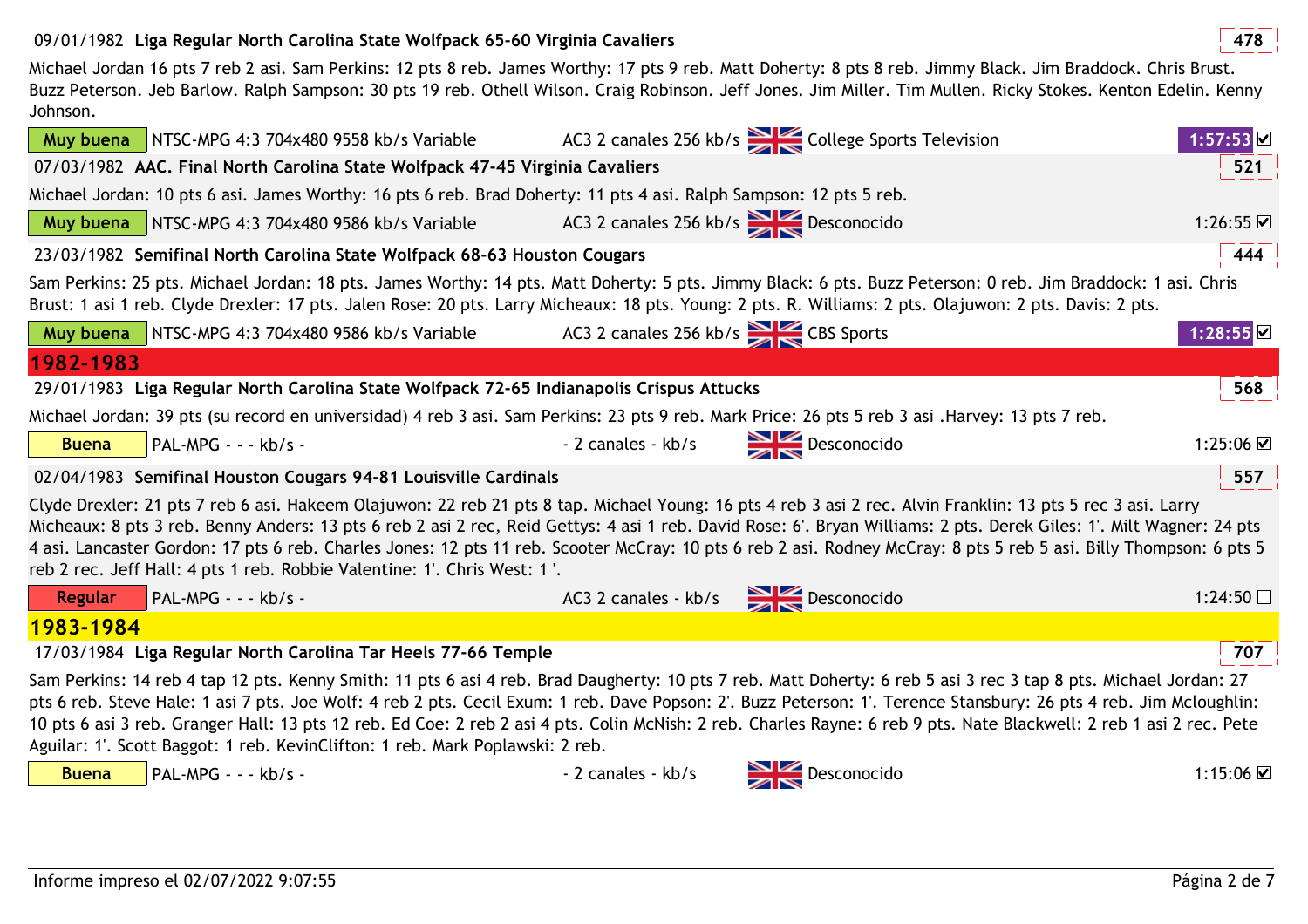| 18/02/1994 Liga Regular North Carolina State Wolfpack 71-95 North Carolina Tar Heels                                                                                                                                                                                                                                                                                                                                |                                                                                      |                                                                                                                                                                                                                                                                                                                                              | 704                    |  |
|---------------------------------------------------------------------------------------------------------------------------------------------------------------------------------------------------------------------------------------------------------------------------------------------------------------------------------------------------------------------------------------------------------------------|--------------------------------------------------------------------------------------|----------------------------------------------------------------------------------------------------------------------------------------------------------------------------------------------------------------------------------------------------------------------------------------------------------------------------------------------|------------------------|--|
|                                                                                                                                                                                                                                                                                                                                                                                                                     | Michael Jordan: 32 pts 7 reb. Spudd Webb: 22 pts.                                    |                                                                                                                                                                                                                                                                                                                                              |                        |  |
| Muy buena                                                                                                                                                                                                                                                                                                                                                                                                           | PAL-MPG 4:3 720x480 4361 kb/s Variable                                               | AC3 2 canales 384 kb/s College Sports Television                                                                                                                                                                                                                                                                                             | 1:59:54 $\Box$         |  |
| 1984-1985                                                                                                                                                                                                                                                                                                                                                                                                           |                                                                                      |                                                                                                                                                                                                                                                                                                                                              |                        |  |
|                                                                                                                                                                                                                                                                                                                                                                                                                     | 27/01/1985 Liga Regular Maryland Terrapins 77-74 Villanova Wildcats                  |                                                                                                                                                                                                                                                                                                                                              | 477                    |  |
| Len Bias. Adrian Branch. Keith Gatlin. Tom Jones. Derrick Lewis. Jeff Adkins. Jeff Baxter. Terry Long. Chuck Driessell. Bryan Palmer. Wally Lancaster. Ed<br>Woods. Ed Pickney. Harold Pressley. Dwayne McClain. Gary McLain. Dwight Wilbur. Harold Jensen. Mark Plansky. Chuck Everson. Connaly Brown. Wyatt Maker.<br>Veltra Dwason.                                                                              |                                                                                      |                                                                                                                                                                                                                                                                                                                                              |                        |  |
| Muy buena                                                                                                                                                                                                                                                                                                                                                                                                           | NTSC-MPG 4:3 720x480 6600 kb/s Variable                                              | AC3 2 canales 256 kb/s NBC Sports                                                                                                                                                                                                                                                                                                            | 1:40:23 $□$            |  |
|                                                                                                                                                                                                                                                                                                                                                                                                                     | 28/02/1985 Liga Regular Universidad de la Ciudad de Angeles Bruins 78-80 USC Trojans |                                                                                                                                                                                                                                                                                                                                              | 522                    |  |
|                                                                                                                                                                                                                                                                                                                                                                                                                     | Reggie Miller: 21 pts. Jackson. Wright. Carlander. Holmes. Friend.                   |                                                                                                                                                                                                                                                                                                                                              |                        |  |
| <b>Buena</b>                                                                                                                                                                                                                                                                                                                                                                                                        | NTSC-MPG 4:3 704x480 9558 kb/s Variable                                              | AC3 2 canales 256 kb/s ESPN Classic                                                                                                                                                                                                                                                                                                          | 2:00:28                |  |
|                                                                                                                                                                                                                                                                                                                                                                                                                     | 17/03/1985 Liga Regular Maryland Terrapins 64-59 Navy Midshipmen                     |                                                                                                                                                                                                                                                                                                                                              | 475                    |  |
|                                                                                                                                                                                                                                                                                                                                                                                                                     | reb. Cliff Rees: 6 pts 3 asi. Carl Liebert: 9 pts 2 reb. Tony Wells: 1 reb.          | Len Bias: 20 pts 8 reb. Adrian Branch: 11 pts 2 reb. Keith Gatlin: 12 asi 10 pts. Jeff Adkins: 13 pts 4 asi 2 rec. Derrick Lewis: 7 reb 2 pts. Tom Jones: 6 pts 1 reb.<br>Terry Long: 2 pts 2 reb. Jeff Baxter: 1'. David Robinson: 22 pts 8 reb 2 tap. Kylor Whitaker: 10 pts 5 asi. Vernon Butler: 12 pts 8 reb 3 asi. Doug Wojok: 7 asi 2 |                        |  |
| <b>Buena</b>                                                                                                                                                                                                                                                                                                                                                                                                        | NTSC-MPG 4:3 720x480 6600 kb/s Variable 4C3 2 canales 256 kb/s                       |                                                                                                                                                                                                                                                                                                                                              | 1:13:00 <mark>☑</mark> |  |
|                                                                                                                                                                                                                                                                                                                                                                                                                     | 01/04/1985 Final Georgetown Hoyas 64-66 Villanova Wildcats                           |                                                                                                                                                                                                                                                                                                                                              | 476                    |  |
| David Wingate: 16 pts 2 reb. Patrick Ewing: 14 pts 5 reb 2 asi 2 rec. Bill Martin: 10 pts 5 reb. Michael Jackson: 9 asi 8 pts. Reggie Williams: 10 pts 4 reb 2 asi.<br>Horace Broadnax: 4 pts 2 asi. Ralph Dalton: 2 pts. Harold Pressley: 11 pts 4 reb. Ed Pinckney: 16 pts 6 reb 5 asi. Harold Jensen: 14 pts 2 asi. Dwayne McClain: 17<br>pts 3 asi 2 rec. Gary Mclain: 8 pts 2 asi 2 reb. Dwight Wilbur: 1 asi. |                                                                                      |                                                                                                                                                                                                                                                                                                                                              |                        |  |
| Muy buena                                                                                                                                                                                                                                                                                                                                                                                                           | NTSC-MPG 4:3 720x480 6600 kb/s Variable                                              | AC3 2 canales 256 kb/s CBS Sports                                                                                                                                                                                                                                                                                                            | 1:55:36                |  |
| 1986-1987                                                                                                                                                                                                                                                                                                                                                                                                           |                                                                                      |                                                                                                                                                                                                                                                                                                                                              |                        |  |
| 25/01/1987 Liga Regular Kentucky Wildcats 80-69 Navy Midshipmen<br>528                                                                                                                                                                                                                                                                                                                                              |                                                                                      |                                                                                                                                                                                                                                                                                                                                              |                        |  |
| Rex Chapman: 22 pts 3 reb. Ed Davender: 13 pts 7 asi 4 reb. James Blaclmon: 13 pts 3 reb. David Robinson: 45 pts 14 reb 10 tap. Derrick Turner: 13 pts 7 reb.<br>Doug Wojcik: 9 asi 2 pts.                                                                                                                                                                                                                          |                                                                                      |                                                                                                                                                                                                                                                                                                                                              |                        |  |
| <b>Buena</b>                                                                                                                                                                                                                                                                                                                                                                                                        | NTSC-MPG 4:3 704x480 9558 kb/s Variable                                              | AC3 2 canales 256 kb/s ABC Studios                                                                                                                                                                                                                                                                                                           | 1:54:23 ☑              |  |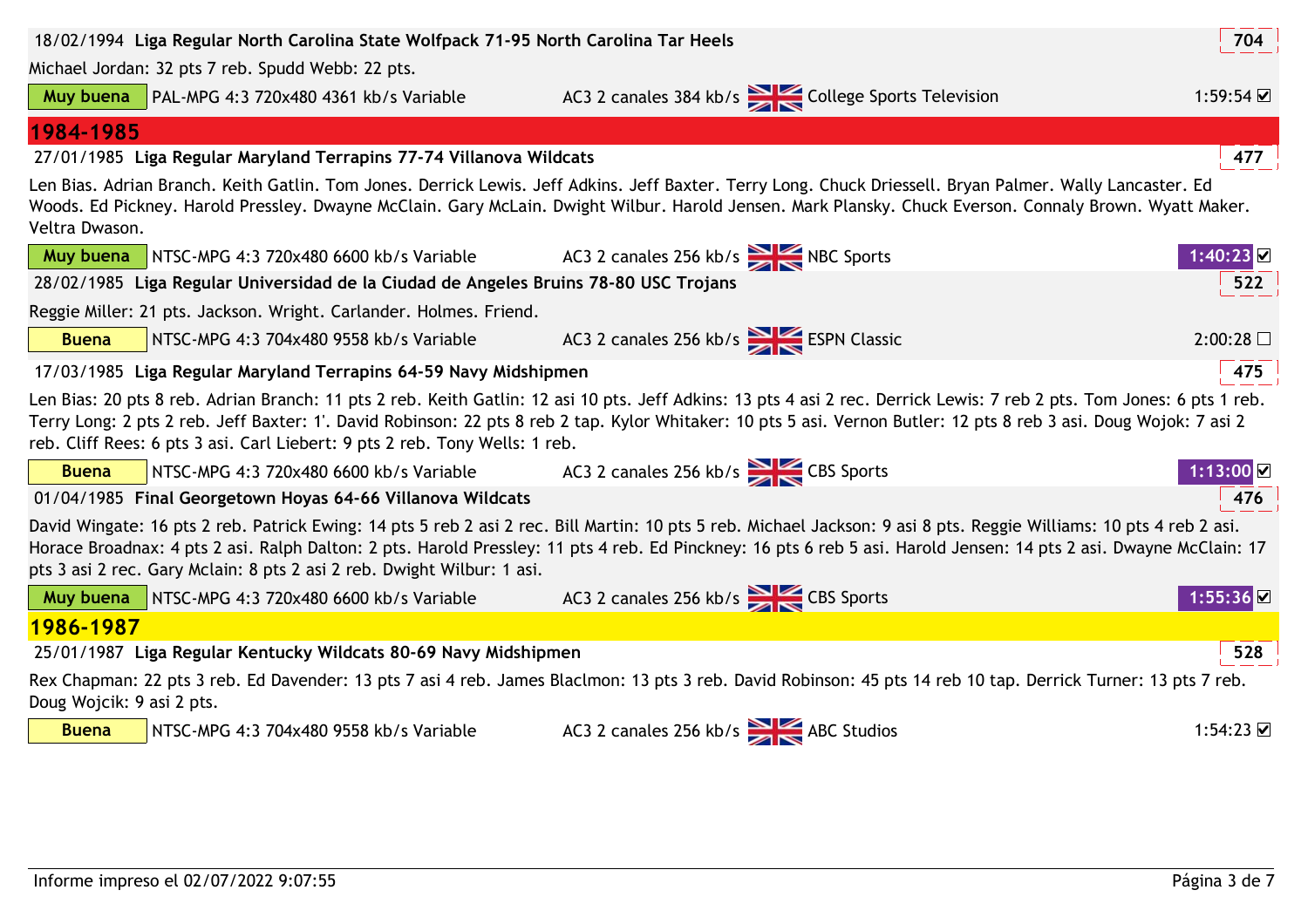| 30/03/1987 Final Syracuse Orangemen 73-74 Indiana Hoosiers                                                                                                                                                                                                                                                                                                                                                                                                                           |                                         |                        | 479                |  |
|--------------------------------------------------------------------------------------------------------------------------------------------------------------------------------------------------------------------------------------------------------------------------------------------------------------------------------------------------------------------------------------------------------------------------------------------------------------------------------------|-----------------------------------------|------------------------|--------------------|--|
| Sherman Douglas: 20 pts 7 asi. Rony Seikaly: 18 pts 10 reb 3 tap. Derrick Coleman: 8 pts 19 reb 3 tap. Gre Monroe: 12 pts 3 asi 2 reb. Howard Triche: 8 pts.<br>Stephen Johnson: 3 reb 1 asi. Derek Brower: 7 pts 1 reb. Steve Alford: 23 pts (7/10 triples) 5 asi. Daryl Thomas: 20 pts 7 reb. Keith Smart: 21 pts 5 reb 6 asi.<br>Dean Garret: 10 pts 10 reb. Rick Calloway: 2 reb. Joe Hillman: 6 asi 3 rec 2 reb. Steve Eyl: 1 reb 1 asi. Todd Meier: 1 reb. Kreigh Smith: 1 fp. |                                         |                        |                    |  |
| PAL-MPG 4:3 704x576 9586 kb/s Variable<br>Muy buena                                                                                                                                                                                                                                                                                                                                                                                                                                  | AC3 2 canales 256 kb/s                  | Televisión de Cataluña | 1:16:38 $\square$  |  |
| 1989-1990                                                                                                                                                                                                                                                                                                                                                                                                                                                                            |                                         |                        |                    |  |
| 19/12/1989 Liga Regular Oregon State 113-117 Loyola Marymount                                                                                                                                                                                                                                                                                                                                                                                                                        |                                         |                        | 537                |  |
| Gary Payton: 48 pts 10 asi 5 rec. Karl Anderson: 17 pts 7 reb. Earl Martin: 16 pts 4 reb. Bo Kimble: 53 pts 12 reb. Jeff Fryer: 22 pts 2 reb. Terrell Lowery: 18 pts<br>3 reb.                                                                                                                                                                                                                                                                                                       |                                         |                        |                    |  |
| <b>Buena</b><br>NTSC-MPG 4:3 720x480 8040 kb/s Variable                                                                                                                                                                                                                                                                                                                                                                                                                              | AC3 2 canales 256 kb/s ESPN Classic     |                        | $2:07:46$ $\Box$   |  |
| 10/02/1990 Liga Regular Tennessee Volunteers 113-119 LSU fighting Tigers                                                                                                                                                                                                                                                                                                                                                                                                             |                                         |                        | 574                |  |
| Chris Jackson: 49 pts con 10 three-pointers. Allan Houston: 43 pts. Shaq: 17 pts.                                                                                                                                                                                                                                                                                                                                                                                                    |                                         |                        |                    |  |
| <b>Buena</b><br>NTSC-MPG 4:3 720x480 9558 kb/s Variable                                                                                                                                                                                                                                                                                                                                                                                                                              | AC3 2 canales 256 kb/s > Desconocido    |                        | 1:55:20 $\square$  |  |
| 17/03/1990 Liga Regular Georgia Tech 94-91 Louisiana State University Tigers                                                                                                                                                                                                                                                                                                                                                                                                         |                                         |                        | 481                |  |
| Kenny Anderson: 26 pts 8 reb 4 asi. Dennis Scott: 30 pts 11 reb 4 asi. Brian Oliver: 18 pts 7 reb. Brian Oliver: 18 pts 7 reb 2 asi. Malcolm Mackey: 14 reb 9 pts.<br>Karl Brown: 4 pts 3 asi. Johnny McNeil: 7 pts 5 reb. Shaquille O'Neal: 19 pts 14 reb. Stanley Roberts: 21 pts 15 reb. Chris Jackson: 13 pts 3 reb 3 asi. Vernel<br>Singleton: 20 pts 8 reb. Maurice Williamson: 16 pts 5 asi 3 reb. Randy Devall: 2 pts. Harold Boudreaux: 4 reb. Wayne Sims: 2 reb.           |                                         |                        |                    |  |
|                                                                                                                                                                                                                                                                                                                                                                                                                                                                                      |                                         |                        |                    |  |
| Muy buena   NTSC-MPG 4:3 352x480 9800 kb/s Variable                                                                                                                                                                                                                                                                                                                                                                                                                                  | AC3 2 canales 256 kb/s CBS Sports       |                        | 1:30:19            |  |
| 1992-1993                                                                                                                                                                                                                                                                                                                                                                                                                                                                            |                                         |                        |                    |  |
| 01/03/1993 Liga Regular California Golden Bears 66-64 Louisiana State University Tigers                                                                                                                                                                                                                                                                                                                                                                                              |                                         |                        | 546                |  |
| Jason Kidd: 16 pts. Lamond Murray: 23 pts.                                                                                                                                                                                                                                                                                                                                                                                                                                           |                                         |                        |                    |  |
| NTSC-MPG 4:3 720x480 6500 kb/s Variable<br><b>Excelente</b>                                                                                                                                                                                                                                                                                                                                                                                                                          | AC3 2 canales 192 kb/s<br>SESPN Classic |                        | $2:06:31$ $\Box$   |  |
| 05/04/1993 Final North Carolina State Wolfpack 77-71 Michigan State Spartans                                                                                                                                                                                                                                                                                                                                                                                                         |                                         |                        | 482                |  |
| Donald Williams: 25 pts. Eric Montross: 16 pts 5 reb. George Lynch: 12 pts 10 reb. Brian Reese: 8 pts 5 reb. Derrick Phelps: 9 pts 6 asi. George Lynch: 12 pts 10<br>reb. 3 tap. Brian Reese: 8 pts 5 reb 3 asi. Kevin Salvadori: 4 reb 2 pts. Pat Sullivan: 3 pts. Henrik Rodl: 2 rec 2 pts. Chris Webber: 23 pts 11 reb 3 tap. Jimmy<br>King: 15 pts 6 reb. Jalen Rose 12 pts 4 asi. Juwan Howard: 7 pts 7 reb 3 asi. Rob pelinka: 6 pts 2 reb. Eric Riley: 3 reb 2 pts.           |                                         |                        |                    |  |
| PAL-MPG 4:3 704x576 9586 kb/s Variable<br>Muy buena                                                                                                                                                                                                                                                                                                                                                                                                                                  | AC3 2 canales 256 kb/s CBS Sports       |                        | $1:40:00$ $\Omega$ |  |
| 1993-1994                                                                                                                                                                                                                                                                                                                                                                                                                                                                            |                                         |                        |                    |  |
| 09/02/1994 Cuartos de final Kansas State Wildcats 115-77 Fresno State Bulldogs                                                                                                                                                                                                                                                                                                                                                                                                       |                                         |                        | 569                |  |
| Askia Jones: 62 pts (14 triples)                                                                                                                                                                                                                                                                                                                                                                                                                                                     |                                         |                        |                    |  |
| PAL-MPG 4:3 704x480 9558 kb/s Variable<br><b>Regular</b>                                                                                                                                                                                                                                                                                                                                                                                                                             | AC3 2 canales 256 kb/s Desconocido      |                        | 1:24:40 $\Box$     |  |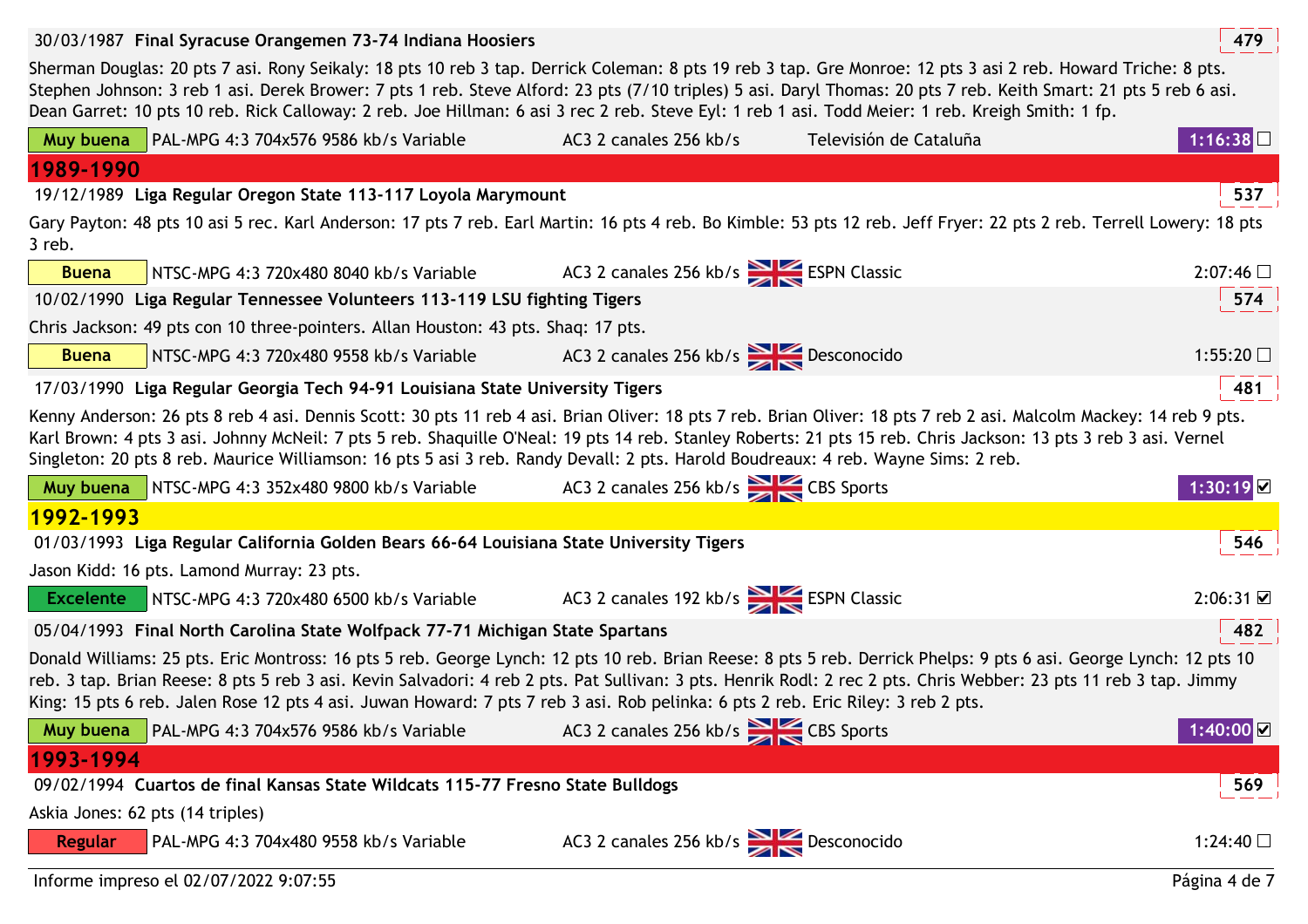#### **1994-1995**

## 27/11/1994 **<sup>705</sup>Liga Regular Georgetown Hoyas 79-97 Arkansas**

Allen Iverson: 19 pts 4 reb 2 asi. George Butler: 17 pts 3 reb. Eric Myles: 11 pts 2 reb. Othella Harrington: 7 pts 5 reb. Don Reid: 5 reb 6 pts. Irvin Church: 6 pts. Jerome Williams: 10 reb 5 pts. Jahidi White: 1 reb 5 pts. Boubacar Aw: 1 reb 2 pts. Kevin Millen: 2 reb 1 pts. John Jacques: 6 TCI. Jerry Nichols: 1 reb. Ya Ya Dia: 2 reb. Corliss Williamson: 22 pts 16 reb 6 asi 3 tap. Clint McDaniel: 16 ptsa 6 reb. Scotty Thurman: 16 pts 3 reb. Dwight Stewart: 6 reb 4 pts. Corey Beck: 2 reb 2 pts. Reggie Garrett: 15 pts. Darnell Robinson: 4 reb 9 pts 1 asi. Alex Dillard: 4 reb 7 pts. Lee Wilson: 1 reb 3 pts 1 asi. Elmer Martin: 3 pts. Landis Williams: 1 FPC. DavorRimac: 2 TCI.

| <b>Buena</b>                                                                                                                                                                                                                                                                                                                                                                                                                                                                                                         | NTSC-MPG 4:3 720x480 4300 kb/s Variable                                               | MP2 2 canales 224 kb/s Desconocido |                                                       | 1:25:58 $\Box$                  |
|----------------------------------------------------------------------------------------------------------------------------------------------------------------------------------------------------------------------------------------------------------------------------------------------------------------------------------------------------------------------------------------------------------------------------------------------------------------------------------------------------------------------|---------------------------------------------------------------------------------------|------------------------------------|-------------------------------------------------------|---------------------------------|
| 1995-1996                                                                                                                                                                                                                                                                                                                                                                                                                                                                                                            |                                                                                       |                                    |                                                       |                                 |
|                                                                                                                                                                                                                                                                                                                                                                                                                                                                                                                      | 17/02/1996 Liga Regular Georgetown Hoyas Memphis Tigers                               |                                    |                                                       | 2316                            |
| Allen Iverson: .                                                                                                                                                                                                                                                                                                                                                                                                                                                                                                     |                                                                                       |                                    |                                                       |                                 |
| <b>Excelente</b>                                                                                                                                                                                                                                                                                                                                                                                                                                                                                                     | $\overline{}$ PAL-MPG 4:3 352x576 2299 kb/s Variable                                  | AC3 2 canales 256 kb/s PONTEL      |                                                       | $3:37:21$ $\Box$                |
|                                                                                                                                                                                                                                                                                                                                                                                                                                                                                                                      | 10/03/1996 AAC. Final Wake Forest Demon Deacon 75-74 Georgia Tech Yellow Jackets      |                                    |                                                       | 512                             |
| Tim Duncan: 27 pts 22 reb 6 ass 4 tap. Tony Rutland: 15 pts 2 asis. Rusty Larue. Ricky Peral: . Jerry Braswell: . Sean Allen: . Steven Goolsby: . Antonio Jackson: .<br>Williams. Stringfellow: . Joseph Amonett: . Armond Wilson: . Marc Scott: . Ken Herbst: . Stephon Marbury: 26 pts 5 asi. Matt Harpring. Drew Barry: 9 asi 5 pts.<br>Michael Maddox: 15 pts. Eddie Elisma: . Gary Saunders: . Juan Gaston: . Bucky Hodge: . John Kelly: . Bryan Brennan: . Ryan Murphy: . Ajani Williams: . Ashley<br>Kelly: . |                                                                                       |                                    |                                                       |                                 |
| Muy buena                                                                                                                                                                                                                                                                                                                                                                                                                                                                                                            | NTSC-MPG 4:3 704x480 9558 kb/s Variable                                               |                                    | AC3 2 canales 256 kb/s Entertainment and Sports Progr | 1:57:26 $\overline{\mathbf{v}}$ |
| 1997-1998                                                                                                                                                                                                                                                                                                                                                                                                                                                                                                            |                                                                                       |                                    |                                                       |                                 |
|                                                                                                                                                                                                                                                                                                                                                                                                                                                                                                                      | 17/01/1998 Liga Regular North Carolina Tar Heels 96-63 Appalachian State Mountanieers |                                    |                                                       | 1408                            |
| Vince Carter.                                                                                                                                                                                                                                                                                                                                                                                                                                                                                                        |                                                                                       |                                    |                                                       |                                 |
| Muy buena                                                                                                                                                                                                                                                                                                                                                                                                                                                                                                            | $P+N-MPG 4:3 720x480 4595 kb/s Variable$                                              |                                    | MP2 2 canales 256 kb/s Raycom Sports                  | 1:48:02 $\square$               |
| 2002-2003                                                                                                                                                                                                                                                                                                                                                                                                                                                                                                            |                                                                                       |                                    |                                                       |                                 |
|                                                                                                                                                                                                                                                                                                                                                                                                                                                                                                                      | 14/01/2003 Liga Regular Tulane 73-85 Marquette                                        |                                    |                                                       | 563                             |
| Waitari Marsh: 30 pts 3 reb. Brandon Brown: 16 pts 8 reb 4 asi. Wayne Tinsley: 10 pts 4 asi. Dwyane Wade: 35 pts 5 reb. Travis Diener: 16 pts 5 asi. Robert<br>Jackson: 13 pts 10 reb.                                                                                                                                                                                                                                                                                                                               |                                                                                       |                                    |                                                       |                                 |
| Muy buena                                                                                                                                                                                                                                                                                                                                                                                                                                                                                                            | $\blacksquare$ PAL-MPG - - - kb/s -                                                   | AC3 2 canales - kb/s Desconocido   |                                                       | 2:10:39                         |
| 2006-2007                                                                                                                                                                                                                                                                                                                                                                                                                                                                                                            |                                                                                       |                                    |                                                       |                                 |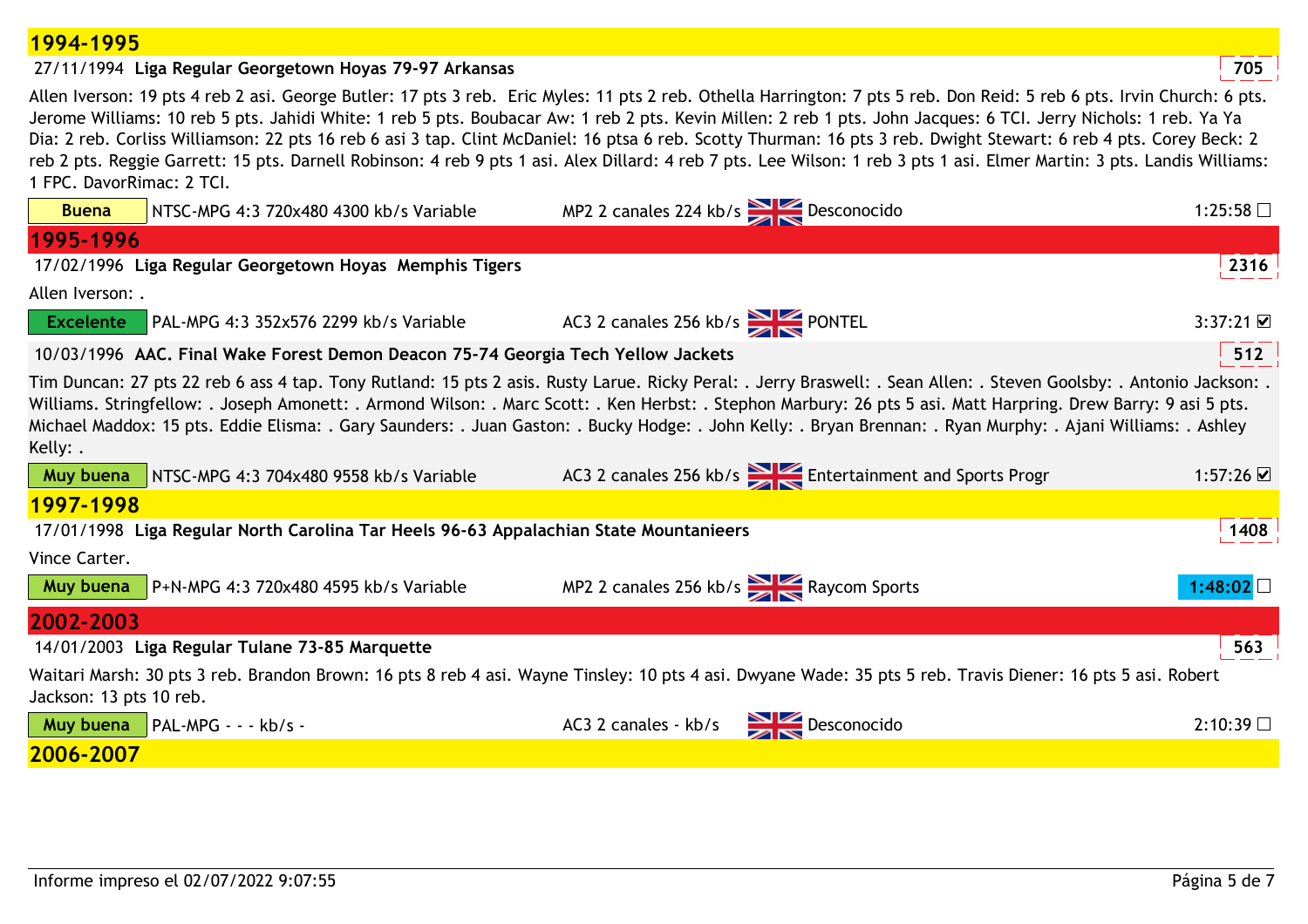## 28/02/2007 **<sup>520</sup>Liga Regular Texas Longhorns 98-96 Texas A&M**

Kevin Durant: 30 pts 16 reb. Damion James: 22 pts 9 reb. D.J. Augustin: 25 pts 7 asis 5 reb. Antanas Kavaliauskas: 18 pts. Acie Law IV: 33 pts 5 asis. Joseph Jones: 12 pts 11 reb. Josh Carter: 17 pts 7 reb.

**Muy buena**

PAL-MPG - - - kb/s - AC3 2 canales - kb/s Desconocido

**2008-2009**

06/04/2009 **<sup>1372</sup>Final Michigan State Spartans 72-89 North Carolina Tar Heels**

Delvon Roe: 8 reb 1 tao 2 pts. Raymar Morgan: 1 reb 4 pts. Goran Suton: 11 reb 2 tap 17 pts. Kalin Lucas: 7 asi 14 pts. Travis Walton: 1 reb 3 asi 2 pts. Draymond Green: 7 reb 7 pts. Jon Candell: 1'. Marquise Gray: 1 reb. Tom Herzog: 1 tap. Idong Ibok: 1 reb. Korie Lucious: 6 pts. Austin Thornton: 3 reb 2 pts. Durrell Summers: 5 reb 2 asi 1 tap 13 pts. Chris Allen: 1 reb 2 pts. Isaiah Dahlman: 1 reb 2 pts. Deon Thompson\_: 3 reb 9 pts. Tyler Hansbrough: 7 reb 2 asi 18 pts. Danny Green: 3 reb 4 asi 6 pts. Ty Lawson: 4 reb 6 asi 8 rec 21 pts. Wayne Ellington: 4 reb 19 pts. Tyler Zeller: 1 reb 1 pts. Patrick Moody: 1'. Ed Davis: 8 reb 11 pts. Mike Copeland: 1'. Justin Watts: 1 reb 2 pts. Larry Drew II: 4'. J. B. Tanner: 1'. Marc Campbell: 1 reb. Bobby Frasor: 1 reb 2 pts.

**Muy buena**PAL-MPG 16:9 720x576 4645 kb/s Variable AC3 6 canales 384 kb/s Desconocido **1:55:42** 

 $2:47:17$